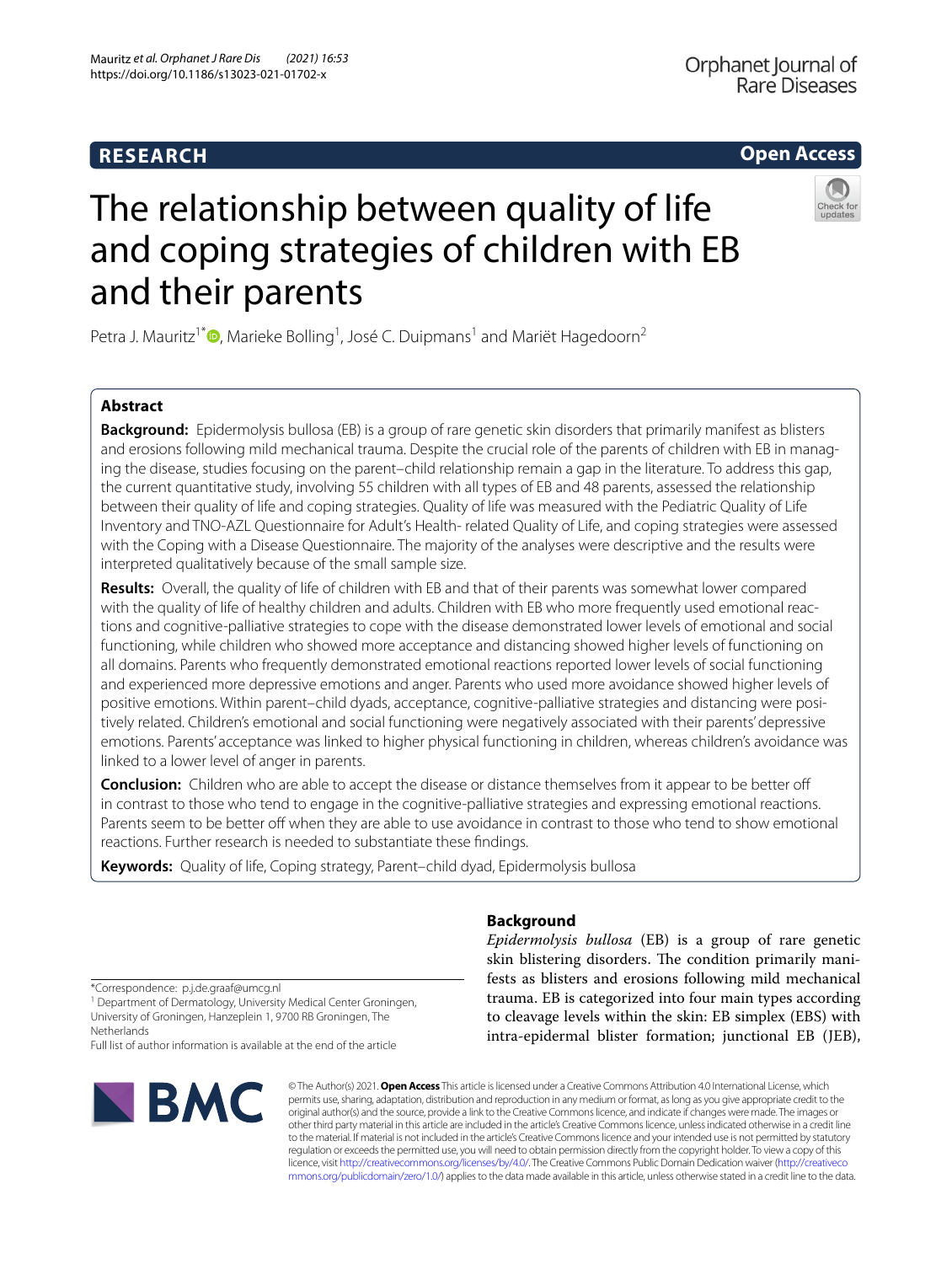entailing skin cleavage at the level of the lamina lucida; dystrophic EB, in which there is blistering at the level of the sublamina densa; and Kindler syndrome, which may exhibit varying levels of blister formation  $[1]$  $[1]$ . The severity of EB is highly variable, ranging from relatively minor skin fragility to severe forms with lethal outcomes within the frst weeks or months of life [\[2\]](#page-7-1). EBS may be dominant or recessive, associated with varying degrees of severity, ranging from mild blistering that only afects the hands and feet to severe generalized skin blistering with infammation and the formation of palmoplantar keratoderma. Wound healing without scarring and signifcant clinical improvement during puberty are typical characteristics of EBS. JEB is always recessive and can be life threatening, manifesting in more severe symptoms, often characterized by widespread blistering and wounds; wound healing problems with hypergranulation; and hair, nail, mucosal, and laryngeal involvement. DEB varies from a mild dominant form, entailing lesions confned to the hands, knees, and elbows to a severe recessive form characterized by generalized blistering, scar formation with pseudosyndactyly, esophageal strictures, and the development of aggressive squamous cell carcinoma with reduced life expectancy. Kindler syndrome is characterized by blistering in childhood that is followed by poikiloderma, mucosal involvement, and light sensitivity in later life. The condition generally develops at birth or soon after birth, and the prognosis depends on the type of EB present. Some forms may include extracutaneous involvement that is either secondary, caused by severe mucocutaneous blistering, or primary, resulting from a genetic defect  $[3-7]$  $[3-7]$  $[3-7]$ . Pain and itching are notable characteristics and invalidating efects of the disease. There is currently no cure for EB, and treatment focuses on symptom relief and wound prevention [\[8](#page-7-4)].

Several studies indicate that EB afects the quality of life of patients with varying degrees of impairment of their physical, social, and psychological functioning [\[8](#page-7-4)[–12](#page-8-0)]. Studies that have specifcally focused on children with EB have revealed physical and psychosocial impairments, such as pain or itching, a sense of the self as "wrong," others' lack of understanding, or difficulties with social participation [\[13–](#page-8-1)[15\]](#page-8-2). EB can also infict a heavy burden on family members, caused by immense practical and psychological demands that include resource-intensive care and coping with complex feelings [\[10](#page-8-3), [12](#page-8-0), [16–](#page-8-4)[18\]](#page-8-5).

Coping strategies appear to be an important psychosocial moderator between stress and quality of life in chronic illness [[19](#page-8-6)]. Coping can be defned as purposeful, volitional efforts that are directed at the regulation of aspects of the self and the environment under stress  $[20, 21]$  $[20, 21]$  $[20, 21]$  $[20, 21]$  $[20, 21]$ . There is considerable evidence that chronically ill children's coping strategies, including problem solving, cognitive reappraisal (i.e., the changing of underlying appraisals that contribute to negative emotions) [[22\]](#page-8-9), positive thinking, and acceptance enable them to adjust better to their illnesses [\[23\]](#page-8-10). In contrast, denial, social withdrawal, and wishful thinking were found to be strongly linked to anxiety, sadness, and somatic complaints [[24,](#page-8-11) [25\]](#page-8-12). Among the parents of (chronically) ill children, acceptance and seeking social support from friends and family [\[26](#page-8-13)], maintaining an optimistic attitude toward the caregiving situation [\[27\]](#page-8-14), and the use of certain problem-focused coping behaviors have been linked to lower parental stress [[28](#page-8-15)], while self-blame, wishful thinking, and avoidance were found to be associated with maternal maladjustment [[29–](#page-8-16)[31\]](#page-8-17). However, despite the fndings of previous studies that parents and children infuence each other's behavior and well-being [[32–](#page-8-18)[34\]](#page-8-19), few studies have investigated the relationships between the coping strategies of children and parents and their own as well as each other's quality of life.

Although parents play a crucial role in disease management, given the daily necessity of care, to the best of our knowledge, no studies have focused on the parent–child relationship. The current study was aimed at addressing this gap by focusing on parent–child dyads. We examined the quality of life and coping strategies of both children with EB and their parents. Specifcally, we investigated which coping strategies used by children and their parents were associated with their own quality of life. Moreover, we examined associations between the quality of life of children and psychosocial aspects of the quality of life (i.e., social and emotional functioning) of their parents as well as associations between children's and their parents' coping strategies. We further investigated which of the coping strategies deployed by children were related to the psychosocial aspects of their parents' quality of life, and which of the parents' coping strategies were associated with their children's quality of life.

# <span id="page-1-0"></span>**Materials and methods**

#### **Participants**

We applied the following inclusion criteria for participants: (1) patients with EB simplex (EBS), junctional EB (JEB), dominant or recessive dystrophic EB (RDEB or DDEB), or Kindler syndrome (KS) aged<25 years and registered as patients at the University Medical Center of Groningen (UMCG) in the Netherlands; and (2) parents of patients with EBS, JEB, RDEB, DDEB, or KS aged<25 years and registered at the UMCG, who most frequently attended to their children's wound care. We sent out invitation letters to parents of all 124 children  $aged < 25$  years registered at the UMCG. The patients (hereafter called "children") included young adults aged 18–25 years because of the small population of patients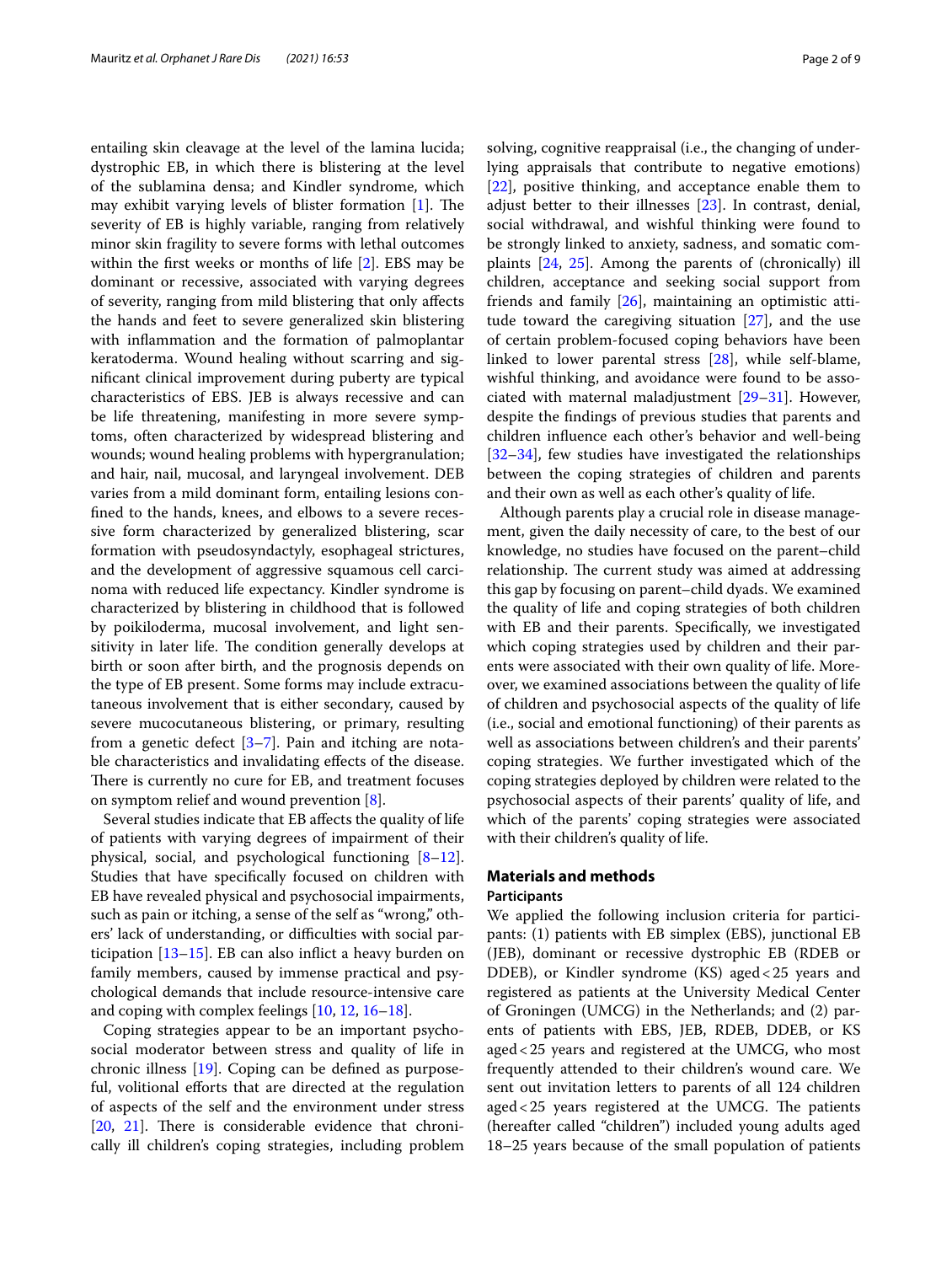with EB in the Netherlands and the involvement of most parents in the care of their children beyond adolescence.

#### **Procedure**

After the participants had provided their informed consent, they were invited to complete an online questionnaire that was accessible through a secure web portal. If there was more than one child with EB in a family, only the oldest child was included in the study. A reminder mail was sent to participants who had not completed questionnaires after 1 month. Diferent sets of questionnaires were sent to children and to parents (see ["Materi](#page-1-0)[als and methods](#page-1-0)").

# **Materials**

Children aged 8 years or older independently completed questionnaires about their quality of life and coping strategies. If the child was between 2 and 8 years, parents completed questionnaires about the child's quality of life, but not their coping strategies. We did not assess the quality of life and coping strategies of children younger than 2 years. All of the participating parents completed questionnaires about their own quality of life and coping strategies.

#### **Quality of life of children**

We assessed the quality of life of children aged 2–25 years using the Pediatric Quality of Life Inventory (PedsQL). This instrument evaluates the health-related quality of life of children with chronic illnesses from the perspective of the child/young adult (8–25 years) or that of the parents of younger children  $(2-7 \text{ years})$ . There are ageappropriate versions of the questionnaire for the following age groups: 2–4, 5–7, 8–12, 13–18, and 18–25 years. The respondents were instructed to report how big a problem a specifc item had been for the child during the past month. The 23 items were scored using a 5-point scale, ranging from 0 ("not a problem") to 4 ("a problem almost all of the time"). There are four subscales representing diferent dimensions of quality of life: (1) physical functioning (eight items, e.g., pain), (2) emotional functioning (fve items, e.g., feeling angry), (3) social functioning (fve items, e.g., problems with peers) and school functioning (five items, e.g., difficulties with concentration). Good reliability and validity has been reported for both the American [[35](#page-8-20)] and the Dutch version of the PedsQL [\[36](#page-8-21)].

## **Quality of life of parents**

Parents' quality of life was assessed with the TNO-AZL Questionnaire for Adult's Health-related Quality of Life (TAAQoL). This questionnaire measures an individual's health status problems experienced over the last month, which are weighted by the impact of these problems on his or her well-being. The instrument consists of 12 multi-item scales: gross and fne motor functioning, cognitive functioning, sleep, pain, social functioning, daily activities, sexuality, vitality, positive emotions, depressive emotions, and anger. The raw scores were converted to a 0–100 scale, with higher scores indicating better QoL. The validity and the reliability of the TAAQoL were satisfactory (see the TAAQol manual, pp. 19–21).

### **Children's coping strategies**

The coping strategies of children aged 8 years or older were assessed using the Coping with a Disease Questionnaire (CODI). This questionnaire comprises 28 items, divided into six scales that measure how children and adolescents cope with their illnesses. Examples of items are "I accept my illness" (acceptance; 6), "I try to ignore my illness" (avoidance; 3), "I tell myself that even famous people have illnesses" (cognitive-palliative; 5), "I do not care about my illness" (distancing; 4), "I cry" (emotional reaction; 6), and "I hope my illness disappears" (wishful thinking; 3). Participants were asked how often they applied a particular strategy on a scale ranging from 1 ("never") to 5 ("always"). A higher average score indicated more frequent use of a particular coping strategy. In a previous study, Cronbach's alpha values ranged from  $0.72$  to  $0.88$  [ $37$ ], while the range in values in this study was 0.47–0.94. After removing items 6, "I learn as much as possible about my illness" (cognitive-palliative) and 27, "I forget my illness" (distancing), the Cronbach's alpha values changed from 0.47 to 0.67 and from 0.67 to 0.80, respectively  $[38]$  $[38]$  $[38]$ . These items may have lowered the internal consistency for the following reasons: Item 6 is related to gathering knowledge about the disease, while all other items assessing cognitive-palliative strategies are more focused on mind control. Item 27 refers to forgetting about the disease, while the other items are more focused on paying minimal attention to the disease.

#### **Parents' coping strategies**

To enable a comparison between children and parents, the CODI questionnaire was modifed for parents by changing the items into questions focusing on how parents cope with their children's illness. Examples of scale items in this adapted version were: "I accept the illness of my child" (acceptance; 6), "I try to ignore the illness of my child" (avoidance; 3), "I tell myself that even famous people have sick children" (cognitive-palliative; 5), "I do not care about the illness of my child" (distancing; 4), "I cry" (emotional reaction; 6); and "I hope the illness of my child disappears" (wishful thinking; 3). Cronbach's alpha values ranged between 0.39 and 0.85. After the removal of items 2, "I pretend everything is alright" (avoidance), 6,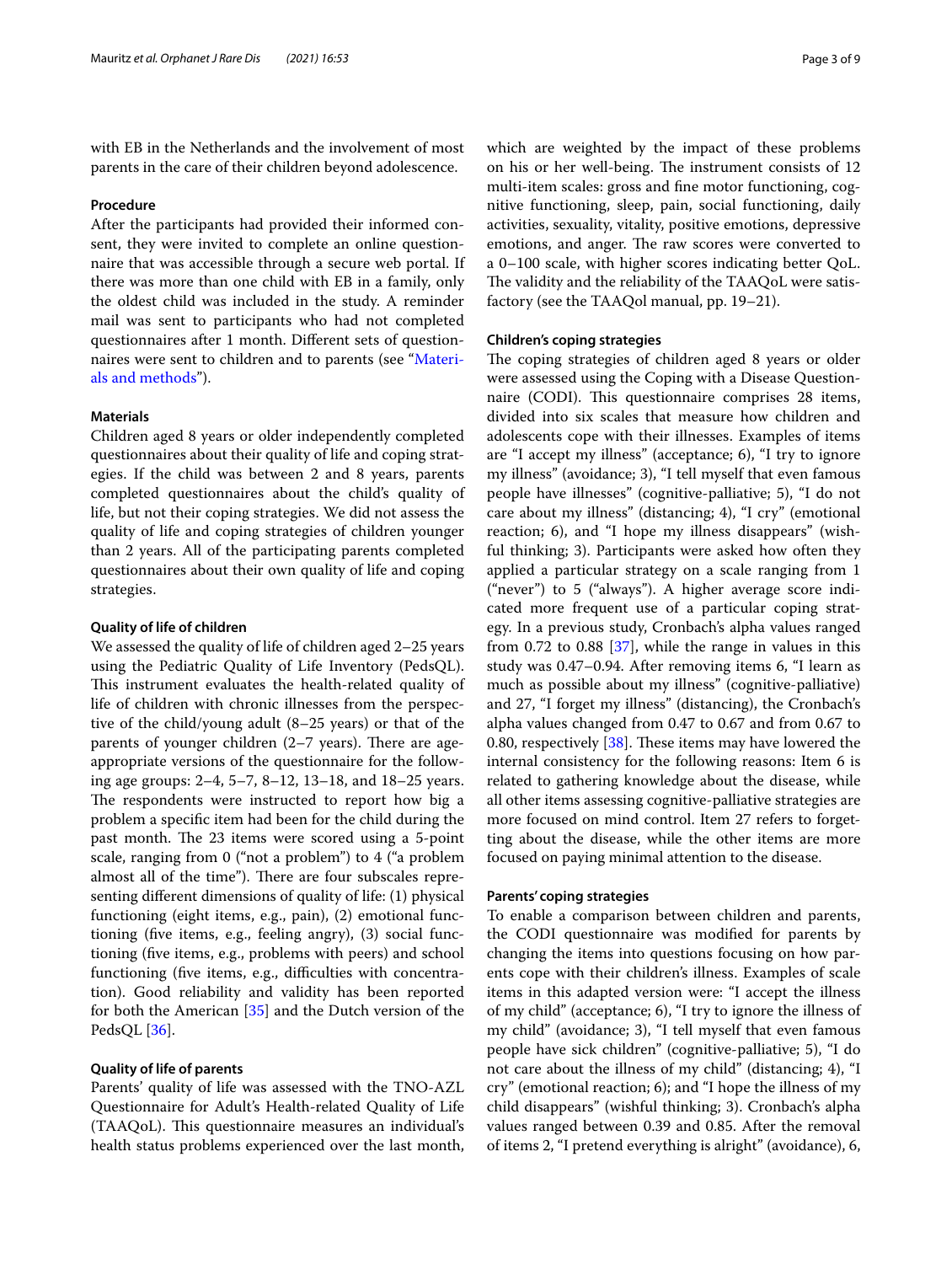"I learn as much as possible about my child's illness" (cognitive-palliative), and 13, "I wake up at night and think of terrible things" (emotional reaction), Cronbach's alpha values changed from 0.30 to 0.52, 0.40 to 0.59, and 0.66 to 0.72. These omitted items may have lowered the internal consistency for the following reasons: Item 2 has been removed because this item concerns general functioning, while the others are more focused on the disease. Item 6 has also been removed for the same reasons as mentioned above. At least item 13 has been deleted because this represented a more specifc situation compared to the other items of the strategy emotional reaction.

## **Data analysis**

All of the analyses were performed using SPSS version 25. The majority of the analyses were descriptive, and the results were interpreted qualitatively because of the small sample size, which is an inherent characteristic of rare diseases such as EB. We tested the signifcance of associations between the quality of life and coping strategies in both children and parents, but we interpreted these results cautiously given the small sample sizes. There were missing values in the questionnaires for a number of the children and the parents, resulting in some differences in sample sizes for the different analyses. The sample sizes difered especially for the children because coping strategies were only included for children aged 8 years and above.

# **Description of quality of life and coping strategies of children and parents**

We frst calculated the means and standard deviations for diferent aspects of the quality of life of children with EB and their parents. To interpret our fndings, we compared the quality of life of children with EB with that of healthy children and children with other chronic diseases using data of Dutch children and toddlers derived from other studies [[39,](#page-8-24) [40](#page-8-25)]. We also compared the quality of life of parents with the quality of life of healthy men and women using data presented in the TAAQOL manual (pp. 32–33). We subsequently described the coping strategies of children with EB and their parents.

# **Associations between quality of life and coping strategies of children and parents**

The second analytical step focused on an examination of the associations between quality of life and the use of coping strategies based on Spearman correlations. We only included parents' emotional and social functioning because we expected these aspects to be most closely associated with coping strategies and also because we wanted to limit the number of correlations between children's and parents' functioning. As we were mainly interested in exploring how a certain coping strategy deployed by children increases the likelihood of their parents applying the same strategy and vice versa (e.g., greater acceptance by children associated with greater acceptance by their parents), we only calculated correlations between the same coping strategies deployed by children and parents.

#### **Results**

The total sample consists of 55 children (28 boys and 27 girls) and 48 parents (9 men and 39 women), including 28 parent–child dyads, 27 children who participated without their parents, 20 parents who participated without their children  $(n=6)$  or whose child was younger than 8 years  $(n=14)$ . The number of participants in each analysis differed because in some instances, only children completed the questionnaires while in others, some children and parents completed some but not all of the questionnaires. The average age of the parents was 44 years (ranging between 27 and 64 years). The parents' educational status varied: 12% had completed high school, 30% had received intermediate vocational education, 37% had received higher vocational education, and 20% had completed university. Ethnicity of children was: Dutch (46); Mixed: Dutch and another nationality (4); European (2); Middle Eastern (2) and Asian (1). Ethnicity of participating parents was: Dutch (43); European (3); Middle Eastern (1) and Asian (1). Reasons for invitees' nonparticipation in the study were as follows: no reason given (72%), incorrect address (10%), insufficient personal benefits from participation (10%), insufficient knowledge of the Dutch language (2%), an intellectual disability (2%), the high burden on the family (2%), and incorrect inclusion (2%).

# **Quality of life and coping strategies of children and parents**

The overall quality of life (Total score) of children with EB was appeared to be somewhat lower than that of the healthy group and appeared to be comparable to the quality of life of children with other chronic diseases. The only exception was the 2–4 year age group, but this group comprised only four children (see Table [1\)](#page-4-0).

Fathers of children with EB provided lower ratings for their quality of life for all of the sub-scales compared to fathers of children in the healthy group. Similarly, the quality of life of mothers of children with EB was lower for all of the subscales compared to mothers of healthy children, with the exception of the sex and anger scales (see Table [2\)](#page-4-1).

All children in the study reported that they generally used the same strategies more than other strategies. For example, all showed more acceptance than emotional reactions. Both children and parents deployed strategies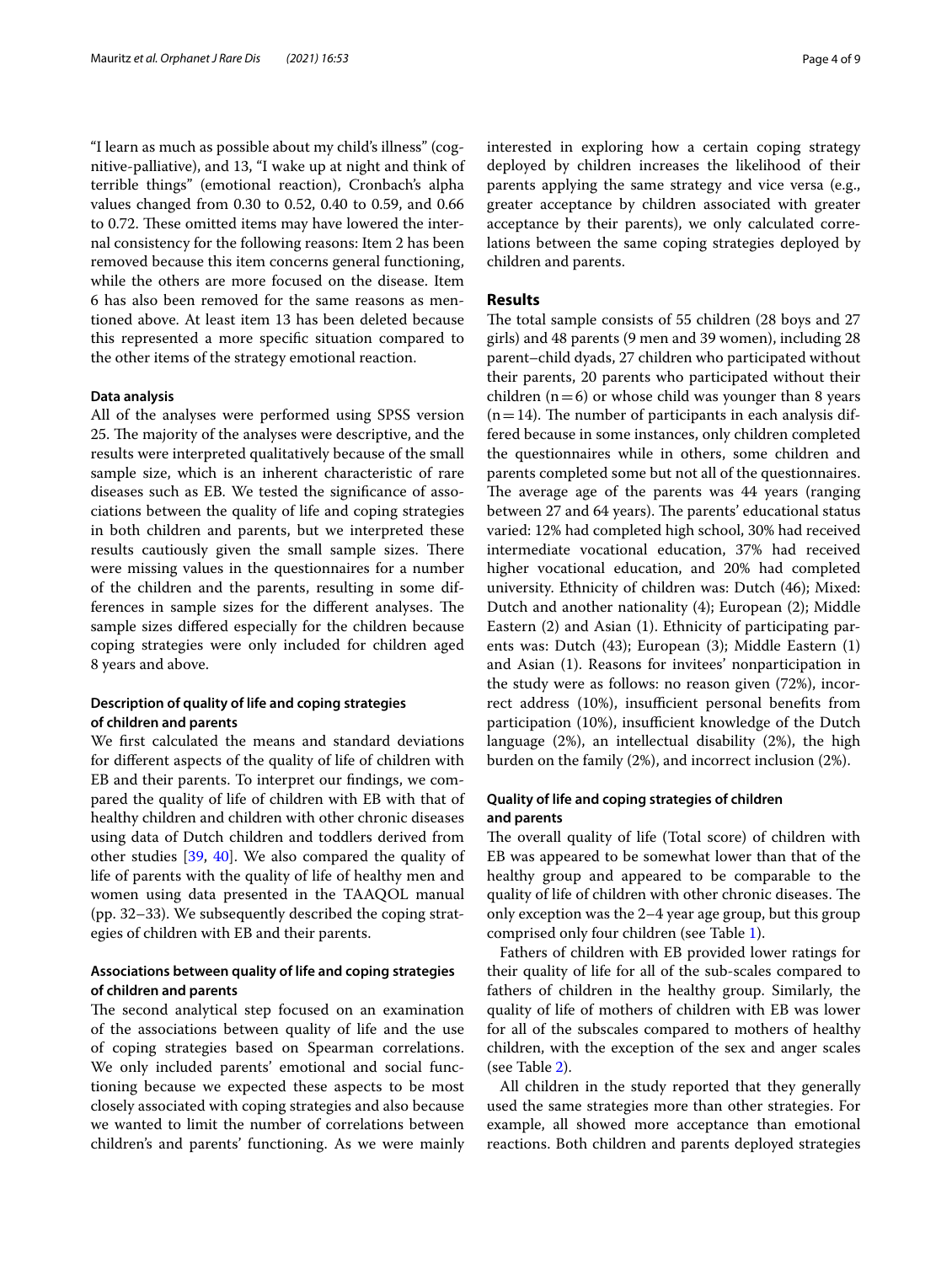| Age group (years) | PedsQL subscale              | <b>Scores on the PedsQL Scale</b> |       |       |                                    |       |       |                            |       |       |
|-------------------|------------------------------|-----------------------------------|-------|-------|------------------------------------|-------|-------|----------------------------|-------|-------|
|                   |                              | <b>Current study</b>              |       |       | <b>Chronically III individuals</b> |       |       | <b>Healthy individuals</b> |       |       |
|                   |                              | N                                 | M     | SD    | N                                  | M     | SD    | N                          | М     | SD    |
| $2 - 4$           | Total score                  | 4                                 | 66.85 | 19.67 | 18                                 | 79.23 | 22.08 | 275                        | 89.16 | 8.51  |
|                   | Physical health              |                                   | 64.06 | 24.80 |                                    | 80.21 | 25.07 |                            | 92.60 | 9.26  |
|                   | Emotional functioning        |                                   | 65.00 | 17.80 |                                    | 73.33 | 20.93 |                            | 78.78 | 14.23 |
|                   | Social functioning           |                                   | 67.50 | 21.02 |                                    | 81.94 | 21.70 |                            | 90.62 | 12.91 |
|                   | School functioning           |                                   | 70.83 | 20.97 |                                    | 81.94 | 28.04 |                            | 94.84 | 10.35 |
| $5 - 7$           | Total score                  | 10                                | 78.61 | 20.08 | 23                                 | 76.28 | 14.83 | 251                        | 86.94 | 10.85 |
|                   | Physical health              |                                   | 73.44 | 27.37 |                                    | 83.97 | 17.28 |                            | 91.71 | 11.96 |
|                   | <b>Emotional functioning</b> |                                   | 71.50 | 23.81 |                                    | 68.48 | 18.49 |                            | 78.78 | 16.08 |
|                   | Social functioning           |                                   | 83.00 | 23.24 |                                    | 75.43 | 18.82 |                            | 87.39 | 16.17 |
|                   | School functioning           |                                   | 86.50 | 20.15 |                                    | 72.61 | 20.27 |                            | 87.03 | 14.33 |
| $8 - 12$          | Total score                  | 12                                | 81.84 | 11.37 | 26                                 | 80.64 | 9.32  | 219                        | 82.11 | 8.87  |
| (self-completed)  | Physical health              |                                   | 85.68 | 11.65 |                                    | 82.21 | 12.14 |                            | 84.87 | 9.30  |
|                   | <b>Emotional functioning</b> |                                   | 80.42 | 14.53 |                                    | 78.85 | 13.21 |                            | 77.05 | 13.66 |
|                   | Social functioning           |                                   | 84.58 | 13.05 |                                    | 83.27 | 12.80 |                            | 86.14 | 12.30 |
|                   | School functioning           |                                   | 76.67 | 20.71 |                                    | 77.31 | 13.13 |                            | 78.70 | 12.00 |
| $13 - 18$         | Total score                  | 7                                 | 83.64 | 8.26  | 25                                 | 77.09 | 9.40  | 185                        | 82.24 | 9.15  |
| (self-completed)  | Physical health              |                                   | 78.13 | 15.42 |                                    | 81.00 | 12.00 |                            | 86.01 | 9.77  |
|                   | Emotional functioning        |                                   | 91.43 | 8.52  |                                    | 71.40 | 16.62 |                            | 76.70 | 15.20 |
|                   | Social functioning           |                                   | 85.71 | 6.73  |                                    | 83.40 | 12.97 |                            | 89.38 | 11.56 |
|                   | School functioning           |                                   | 79.29 | 21.49 |                                    | 70.20 | 15.17 |                            | 74.59 | 13.16 |
| $19 - 25$         | Total score                  | 9                                 | 79.27 | 17.83 | 137                                | 76.65 | 15.92 | 512                        | 85.88 | 11.45 |
| (self-completed)  | Physical health              |                                   | 77.08 | 23.39 |                                    | 77.90 | 21.87 |                            | 89.60 | 12.99 |
|                   | <b>Emotional functioning</b> |                                   | 77.78 | 18.89 |                                    | 72.30 | 18.87 |                            | 78.54 | 17.60 |
|                   | Social functioning           |                                   | 83.89 | 17.10 |                                    | 81.17 | 17.11 |                            | 88.78 | 13.30 |
|                   | School functioning           |                                   | 78.33 | 23.05 |                                    | 74.49 | 17.96 |                            | 84.36 | 14.40 |

# <span id="page-4-0"></span>**Table 1 Health-related quality of life of children with EB compared with that of children within the general population**

 $N$  = sample;  $M$  = mean; SD = standard deviation; Pedsql. = Pediactric Quality of Life Scale

# <span id="page-4-1"></span>**Table 2 Health-related quality of life of parents of children with EB compared with healthy adults**

|                         | Current sample $(N = 48)$ |           |                  |           | Normative sample $(N = 4386)$ |           |                    |           |
|-------------------------|---------------------------|-----------|------------------|-----------|-------------------------------|-----------|--------------------|-----------|
|                         | Men $(N=9)$               |           | Women $(N = 39)$ |           | Men $(N = 1990)$              |           | Women $(N = 2396)$ |           |
|                         | M                         | <b>SD</b> | M                | <b>SD</b> | M                             | <b>SD</b> | М                  | <b>SD</b> |
| Gross motor functioning | 86.1                      | 22.0      | 90.5             | 15.2      | 96.9                          | 10.3      | 95.5               | 11.3      |
| Fine motor functioning  | 95.8                      | 12.5      | 96.3             | 8.1       | 99.4                          | 4.2       | 98.9               | 4.4       |
| Cognitive functioning   | 89.6                      | 16.8      | 78.7             | 27.6      | 90.3                          | 16.6      | 88.3               | 19.3      |
| Sleep                   | 74.3                      | 19.1      | 70.4             | 27.1      | 84.1                          | 19.3      | 77.6               | 22.1      |
| Pain                    | 73.6                      | 31.7      | 73.9             | 23.9      | 85.4                          | 16.7      | 80.7               | 18.3      |
| Social functioning      | 79.2                      | 22.5      | 86.5             | 20.5      | 89.0                          | 15.0      | 89.0               | 15.8      |
| Daily activities        | 83.3                      | 17.4      | 82.1             | 26.8      | 91.1                          | 16.4      | 89.5               | 18.4      |
| Sex                     | 81.9                      | 26.6      | 92.3             | 17.8      | 89.2                          | 21.9      | 91.0               | 18.9      |
| Vitality                | 59.3                      | 18.4      | 64.1             | 23.0      | 76.0                          | 17.7      | 68.8               | 20.4      |
| Positive emotions       | 58.3                      | 22.0      | 68.2             | 21.5      | 69.6                          | 19.4      | 70.5               | 19.8      |
| Depressive emotions     | 79.6                      | 28.0      | 79.1             | 23.6      | 85.6                          | 15.4      | 80.9               | 17.5      |
| Anger                   | 82.7                      | 17.7      | 91.7             | 11.9      | 89.9                          | 14.4      | 89.4               | 14.5      |

N = sample; M = mean; SD = standard deviation; Codi = Coping with a Disease Questionnaire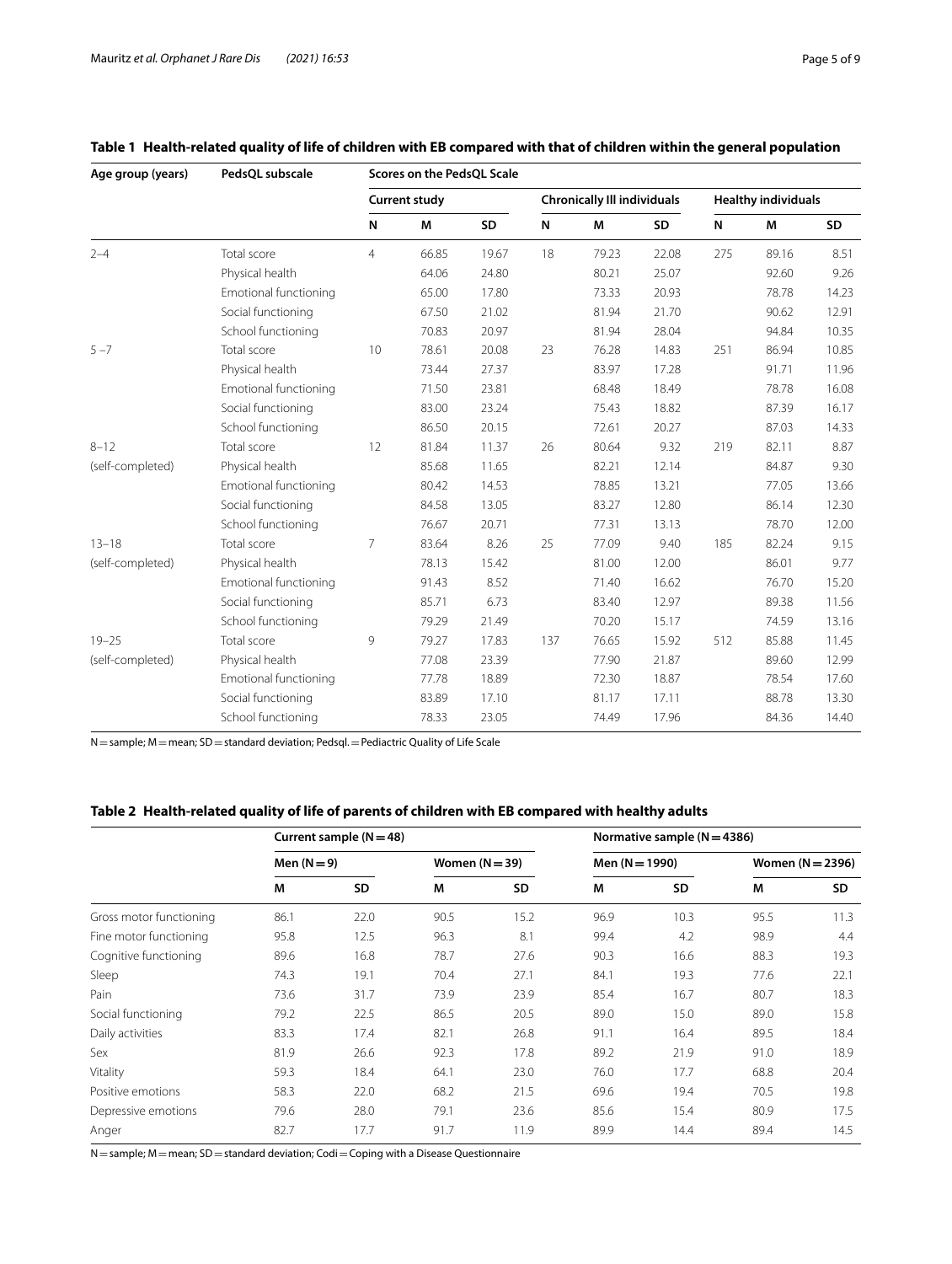of acceptance and wishful thinking relatively often, while emotional reactions and cognitive-palliative strategies were the least used strategies. Furthermore, children, especially older ones, appeared to use avoidance more often than their parents did (see Table [3\)](#page-5-0).

# **Associations between quality of life and coping strategies of children and parents**

Children who more often used emotional reactions and cognitive-palliative strategies to cope with the disease, demonstrated lower levels of emotional and social functioning than children who used emotional reactions less frequently. Moreover, emotional, social and school functioning was reported to be better among children who showed more acceptance, while children who used distancing reported better functioning on all domains. Avoidance and wishful thinking strategies of children with EB were not related to their quality of life. Further, parents who resorted to emotional reactions

demonstrated lower levels of social functioning compared to other parents while more use of avoidance was positively linked to their positive emotions. Moreover, as Table [4](#page-5-1) indicates, emotional reactions, such as crying, were more common among parents who experienced greater degrees of depressive emotions and anger.

# **Associations between quality of life and coping strategies within parent–child dyads**

Our analysis of the relationship between the quality of life of children and parents revealed that better emotional and social functioning in children was signifcantly associated with less depressive emotions in the parents  $(N=38; r=0.400; p=0.012$  and  $r=0.380; p=0.017$ , respectively). The correlations between all other aspects of children's quality of life and the parents' social and emotional functioning (i.e., positive emotions, depressive emotions, and anger) ranged from  $-0.190$  to 0.300  $(p>0.05)$ .

## <span id="page-5-0"></span>**Table 3 Coping strategies used by children with EB (by age group) and their parents**

| Age group (in<br>years) | <b>CODI</b> subscales |                      |                            |            |                  |                 |  |  |  |  |
|-------------------------|-----------------------|----------------------|----------------------------|------------|------------------|-----------------|--|--|--|--|
|                         | Avoidance             | Cognitive-palliative | <b>Emotional reactions</b> | Acceptance | Wishful thinking | <b>Distance</b> |  |  |  |  |
|                         | M(SD)                 | M(SD)                | M(SD)                      | M(SD)      | M (SD)           | M(SD)           |  |  |  |  |
| Children                |                       |                      |                            |            |                  |                 |  |  |  |  |
| $8 - 12$                | 2.25(1.10)            | 1.67(0.48)           | 1.38 (0.46)                | 4.21(0.92) | 3.75 (1.34)      | 3.65(0.70)      |  |  |  |  |
| $N = 12$                |                       |                      |                            |            |                  |                 |  |  |  |  |
| $13 - 18$               | 3.92(1.15)            | 1.68 (0.64)          | 1.81(0.50)                 | 4.48(0.47) | 4.29(1.27)       | 3.47(1.00)      |  |  |  |  |
| $N = 8$                 |                       |                      |                            |            |                  |                 |  |  |  |  |
| $19 - 25$               | 3.40 (0.89)           | 1.86 (0.67)          | 1.95(0.72)                 | 4.08(0.43) | 3.63(1.41)       | 3.45(1.15)      |  |  |  |  |
| $N = 10$                |                       |                      |                            |            |                  |                 |  |  |  |  |
| Parents $N = 49$        | 1.93(0.71)            | 2.53(0.72)           | 1.78 (0.49)                | 4.21(0.54) | 3.72(1.12)       | 2.69(1.01)      |  |  |  |  |

 $N$  = sample;  $M$  = mean; SD = standard deviation; Codi = Coping with a Disease Questionnaire

<span id="page-5-1"></span>**Table 4 Correlations between health-related quality of life and coping strategies**

|                           | <b>CODI</b> subscales |                      |                            |            |                  |                 |  |  |  |
|---------------------------|-----------------------|----------------------|----------------------------|------------|------------------|-----------------|--|--|--|
|                           | Avoidance             | Cognitive-palliative | <b>Emotional reactions</b> | Acceptance | Wishful thinking | <b>Distance</b> |  |  |  |
| Children's QoL $(N = 28)$ |                       |                      |                            |            |                  |                 |  |  |  |
| Physical health           | $-0.249$              | 0.000                | $-0.215$                   | 0.284      | $-0.216$         | $0.512**$       |  |  |  |
| Emotional functioning     | $-0.151$              | $-0.421*$            | $-0.491**$                 | $0.457*$   | $-0.311$         | $0.406*$        |  |  |  |
| Social functioning        | $-0.222$              | $-0.070$             | $-0.431*$                  | $0.403*$   | $-0.283$         | $0.534**$       |  |  |  |
| School functioning        | $-0.089$              | $-0.090$             | $-0.110$                   | $0.388*$   | $-0.327$         | $0.390*$        |  |  |  |
| Parents' QoL (N = 48)     |                       |                      |                            |            |                  |                 |  |  |  |
| Social functioning        | $-0.128$              | $-0.026$             | $-0.397**$                 | 0.149      | 0.013            | 0.054           |  |  |  |
| Positive emotions         | $0.345*$              | 0.184                | $-0.119$                   | 0.013      | 0.070            | 0.031           |  |  |  |
| Depressive emotions       | 0.061                 | 0.098                | $-0.534**$                 | 0.031      | $-0.075$         | 0.116           |  |  |  |
| Anger                     | $-0.004$              | 0.081                | $-0.383**$                 | $-0.064$   | 0.024            | $-0.094$        |  |  |  |

\*\*Correlations were signifcant at the 0.01 level (2-tailed) and at the 0.05 level (2-tailed)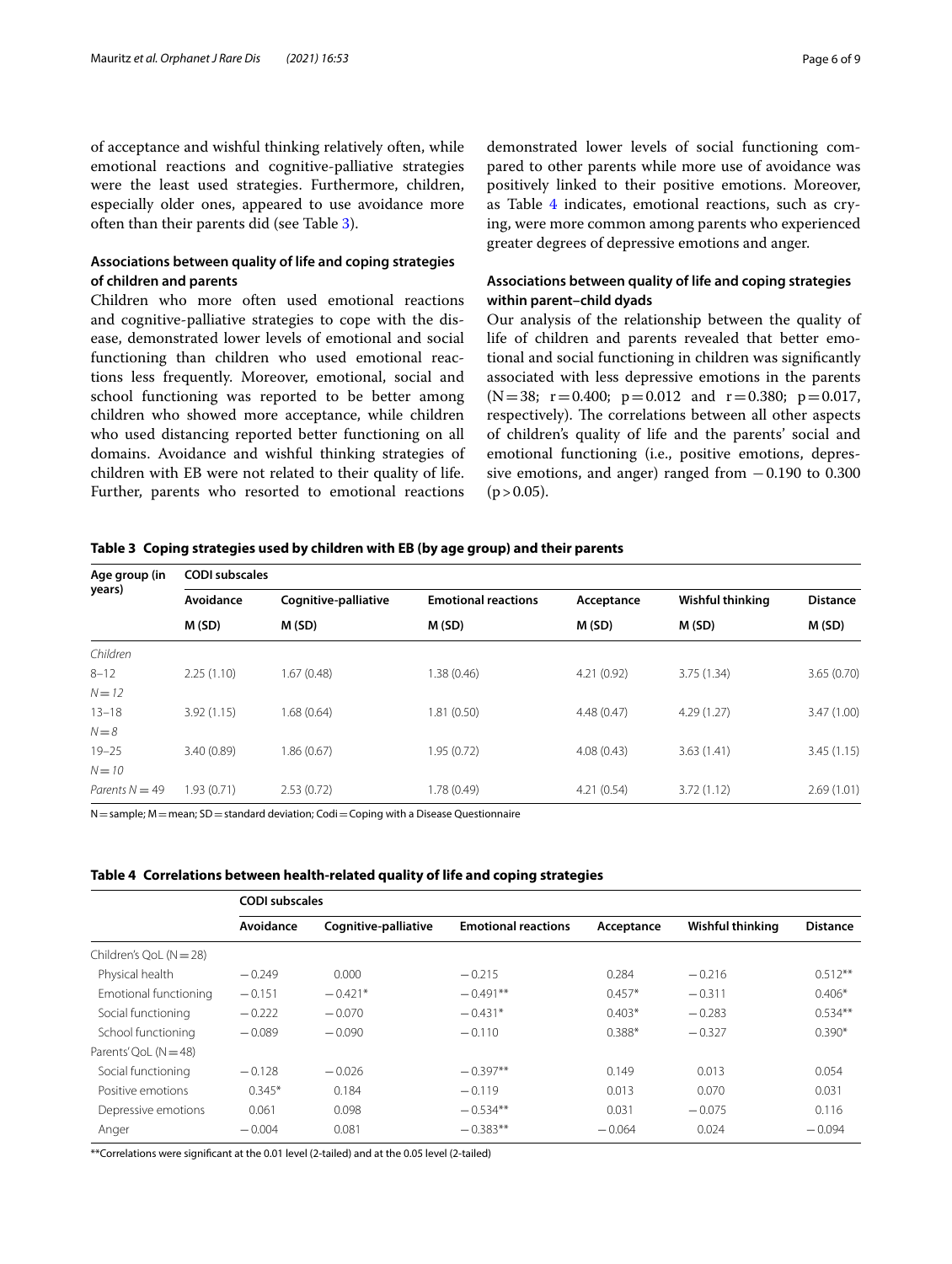There were significant correlations between children's frequent use of cognitive-palliative, acceptance, and distancing coping strategies and that of their parents  $(N=27; r=0.489, p=0.010; r=0.418, p=0.030, and$  $r=0.439$ ,  $p=0.022$ , respectively).

Finally, parents' frequent use of the acceptance strategy was associated with a higher level of physical functioning in their children (N=25; r=0.420, p=0.037). On the other hand, children's use of the avoidance strategy related to a lower level of anger among parents ( $N=26$ ;  $r=0.410; p=0.038$ .

## **Discussion**

Our fndings indicate that the overall quality of life of children with EB and their parents was somewhat lower compared to the quality of life of healthy children and adults. Children who frequently used acceptance and distancing as coping strategies and engaged less often in emotional reactions and cognitive-palliative strategies, reported a better quality of life, while parents who frequently used emotional reactions and less often avoidance as coping strategies demonstrated a lower quality of life associated with psychosocial aspects. Children's emotional and social functioning appeared to be negatively related to the depressive emotions of their parents, while the use of cognitive-palliative, acceptance, and distancing strategies in children and parents appeared to be mutually reinforcing. Frequent use of the acceptance strategy by parents was linked to a higher level of physical functioning in their children, while a frequent use of avoidance as a strategy by children was related to a lower level of anger among parents.

#### **Quality of life and coping strategies**

Our fnding that the overall quality of life of children with EB was somewhat lower than that of the norm group accords with those of earlier studies conducted among children with EB  $[13-15]$  $[13-15]$ . The fact that the parents' quality of life was also lower than that of the healthy group confrms the fndings of earlier studies on the burden of disease for parents of children with EB [\[10](#page-8-3), [16](#page-8-4)[–18](#page-8-5)].

Evidently, children and parents mostly use the same coping strategies, namely acceptance (e.g. "I am able to manage my illness") and wishful thinking (e.g. "I hope that my illness disappears"). The chronic nature of the disease probably induces the coping strategy of acceptance because a cure is not (yet) possible, but it may also lead to wishful thinking powered by the hope that the disease will eventually heal. In addition, the fndings of this study that parents deploy the avoidance strategy much less often than do children may be attributed to the necessity of providing their children with daily care, which they cannot avoid.

# **Associations between quality of life and coping strategies of children and parents**

It is also noteworthy that children who express emotional reactions more frequently, for example, the perception of their sickness being unfair, demonstrate lower levels of emotional and social functioning. Studies on the coping strategies of children with diferent disabilities also endorse the fnding that emotional reactions, applied as a coping strategy, are negatively related to quality of life [[37,](#page-8-22) [41\]](#page-8-26). Another notable finding is that showing emotional reactions is the only coping strategy that is negatively related to diverse domains of functioning. Further, children who are better able to accept or distance themselves of their illnesses, demonstrate better functioning to nearly all domains of functioning. A previous study has shown that children with asthma, diabetes mellitus, and arthritis who are more accepting of their illnesses report a better HRQoL [\[37\]](#page-8-22). In another study, acceptance and distancing were positively related to the HRQoL of children clinically diagnosed with short stature (heights that are considerably below the average height of their peers) [[42\]](#page-8-27). In addition, children with chronic or acute illnesses who engaged in wishful thinking experienced higher levels of anxiety and sadness, which is not apparent from the results of this study [\[25](#page-8-12)].

Notably, acceptance, which was often expressed by parents, did not seem to have a positive effect on the psychosocial aspects of their quality of life. Whereas they showed relatively low levels of emotional reactions (e.g., "I cry"), more frequent use of this coping strategy was found to be associated with lower social functioning. This fnding seems to accord with those of earlier studies of mothers of children with chronic diseases or physical disabilities [[29,](#page-8-16) [31\]](#page-8-17).

# **Associations between quality of life and coping strategies within parent–child dyads**

Our analysis of the relationship between children and parents revealed an association between children's emotional and social functioning and their parents' depressive emotions. Evidently, low emotional functioning of children, which includes feelings of fear, sadness, or anger, or low social functioning, which can include feelings of isolation or being diferent, are particularly worrisome for parents and afect the psychosocial aspects of their quality of life. Finally, it is notable that within parent child dyads, children's physical functioning was linked to their parents frequent use of the acceptance strategy, while this strategy is not positively linked to their own psychosocial well-being. Children's frequent use of the avoidance strategy was linked to a lower level of anger among parents, which to the best of our knowledge has not been shown in previous studies.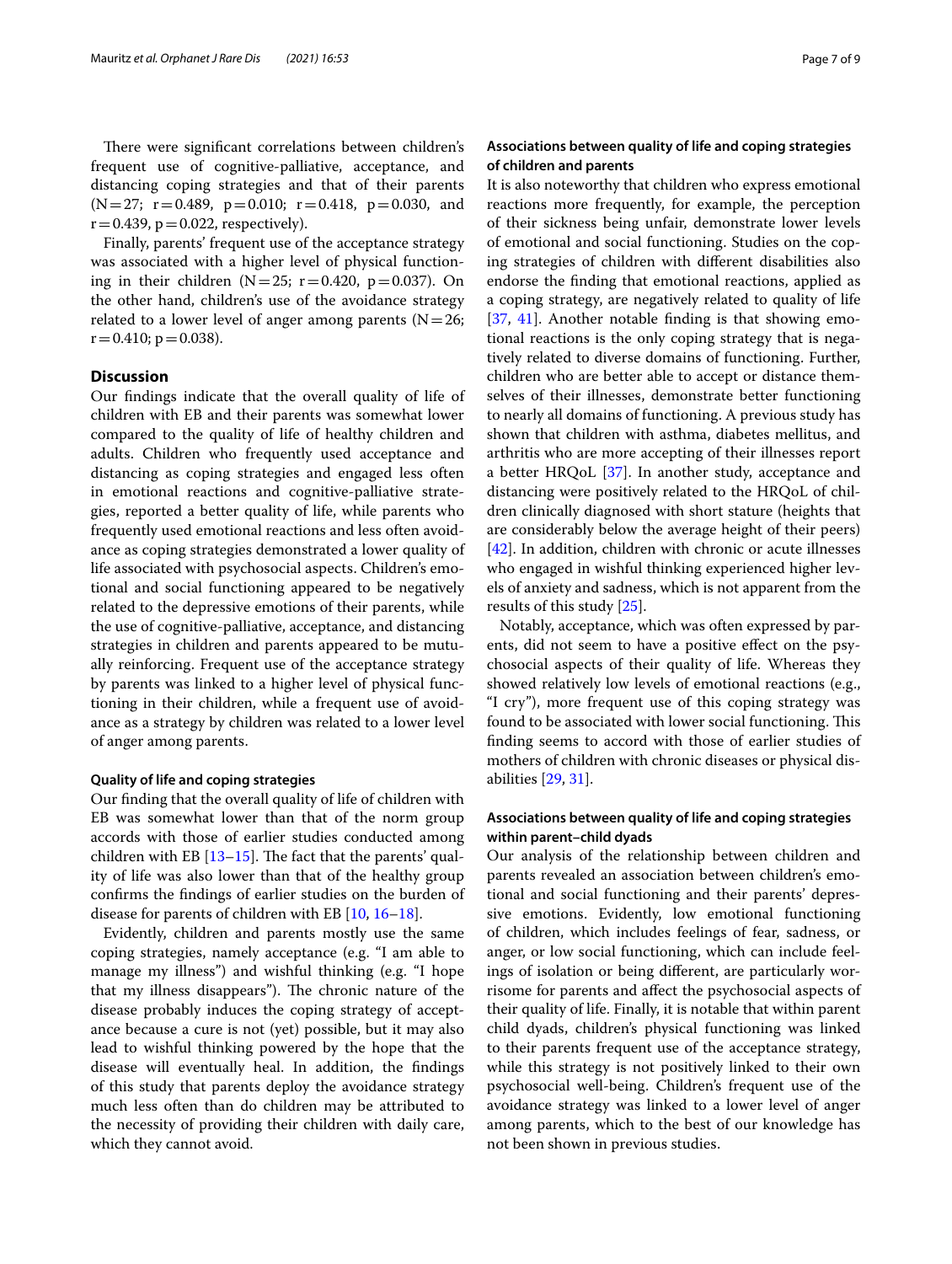## **Strengths and limitations of the study**

The strength of our study is that we approached the entire population of children with EB and their parents in the Netherlands and obtained a reasonable response rate despite the burden experienced by this target group. However, the heterogeneity of EB conditions in this sample and its limited size afected the generalizability of the fndings. As the small number of male parents and children in diferent age groups precluded us from performing statistical tests of comparison, between group diferences being reported may not be signifcant. Moreover, its cross-sectional design impeded the discovery of causal relationships. Further, the CODI questionnaire used for the parents was a modified version that made it difficult to assess the psychometric characteristics of this questionnaire. The results of the current study can only therefore provide indications that require further research for their substantiation. Despite these limitations, this study provides new insights into the interactions of children with EB and their parents.

# **Conclusions**

Our fndings suggest that coping strategies are related to the quality of life of children with EB and their parents. Children who are able to accept the disease or distance themselves emotionally from it appear to be better of in contrast to those who tend to show emotional reactions or cognitive-palliative strategies. The emotional and social functioning of parents who are inclined to show more emotional reactions appears to be lower than that of parents who show fewer emotional reactions, while the use of avoidance as strategy seems to be linked to positive emotions. It is important to attend to the interaction between children and their parents, as our fndings indicate that [[1\]](#page-7-0) better emotional and social functioning in children are signifcantly associated with less depressive emotions in the parents, [[2\]](#page-7-1) children's avoidance and parents' acceptance coping strategies are related to the other's quality of life, and [[3\]](#page-7-2) the coping strategies of children and their parents are related,. Further research is needed to investigate the causal relationships between the quality of life and coping strategies of children with EB and their parents.

#### **Abbreviations**

CODI: Coping with a Disease Questionnaire; DEB: Dystrophic epidermolysis bullosa; DEBRA: Dystrophic Epidermolysis Bullosa Research Association; EB: Epidermolysis bullosa; EBS: Epidermolysis bullosa simplex; HRQoL: Healthrelated quality of life; JEB: Junctional epidermolysis bullosa; KS: Kindler syndrome; PedsQL: Pediatric Quality of Life Inventory; RDEB: Recessive dystrophic epidermolysis bullosa; TAAQoL: TNO-AZL Questionnaire for Adult's Health related Quality of Life.

#### **Acknowledgements**

We are very grateful to all participants for their contribution to this study.

#### **Authors' contributions**

PJM contributed to the design of the study, data analysis and interpretation, and the drafting and revision of the manuscript. MB contributed to the interpretation of the data and the drafting and revision of the manuscript. JCD contributed to the research design. MH contributed to the data analysis and interpretation and the drafting and revision of the manuscript. All authors have read and approved the fnal manuscript.

#### **Funding**

This study was funded by the Eleven Floawers, Debra Netherlands, and Vlinderkind Foundations in the Netherlands. The views and interests of the funding bodies have not infuenced the study.

#### **Availability of data and materials**

The data and materials can be requested from the corresponding author.

#### **Ethics approval and consent to participate**

This research was approved by the local ethics committee of the University Medical Center Groningen (Registration Number: M17.215691).

#### **Consent for publication**

Not applicable.

#### **Competing interests**

The authors declare that they have no competing interests.

#### **Author details**

<sup>1</sup> Department of Dermatology, University Medical Center Groningen, University of Groningen, Hanzeplein 1, 9700 RB Groningen, The Netherlands.<br><sup>2</sup> Department of Health Psychology, HPC FA12, University Medical Center Groningen, University of Groningen, POB 196, 9700 AD Groningen, The Netherlands.

#### Received: 16 April 2020 Accepted: 21 January 2021 Published online: 30 January 2021

#### **References**

- <span id="page-7-0"></span>1. Has C, Bauer JW, Bodemer C, Bolling MC, Bruckner-Tuderman L, Diem A, et al. Consensus reclassifcation of inherited epidermolysis bullosa and other disorders with skin fragility. Br J Dermatol. 2020;183:614–27.
- <span id="page-7-1"></span>2. Fine JD, Johnson LB, Weiner M, Suchindran C. Cause-specifc risks of childhood death in inherited epidermolysis bullosa. J Pediatr. 2008;152:276–80.
- <span id="page-7-2"></span>3. Fine JD, Bruckner-Tuderman L, Eady RA, Bauer EA, Bauer JW, Has C, et al. Inherited epidermolysis bullosa: updated recommendations on diagnosis and classifcation. J Am Acad Dermatol. 2014;70:1103–26.
- 4. Montaudie H, Chiaverini C, Sbidian E, Charlesworth A, Lacour JP. Inherited epidermolysis bullosa and squamous cell carcinoma: a systematic review of 117 cases. Orphanet J Rare Dis. 2016;11:117.
- 5. Boeira VL, Souza ES, Rocha Bde O, Oliveira PD, Oliveira Mde F, Rego VR, et al. Inherited epidermolysis bullosa: clinical and therapeutic aspects. An Bras Dermatol. 2013;88:185–98.
- Murat-Susic S, Husar K, Skerlev M, Marinovic B, Babic I. Inherited epidermolysis bullosa - the spectrum of complications. Acta Dermatovenerol Croat. 2011;19:255–63.
- <span id="page-7-3"></span>7. Vowinkel T, Laukoetter M, Mennigen R, Hahnenkamp K, Gottschalk A, Boschin M, et al. A two-step multidisciplinary approach to treat recurrent esophageal strictures in children with epidermolysis bullosa dystrophica. Endoscopy. 2015;47:541–4.
- <span id="page-7-4"></span>8. Margari F, Lecce PA, Santamato W, Ventura P, Sportelli N, Annicchiarico G, et al. Psychiatric symptoms and quality of life in patients afected by epidermolysis bullosa. J Clin Psychol Med Settings. 2010;17:333–9.
- 9. Dures E, Morris M, Gleeson K, Rumsey N. The psychosocial impact of epidermolysis bullosa. Qual Health Res. 2011;21:771–82.